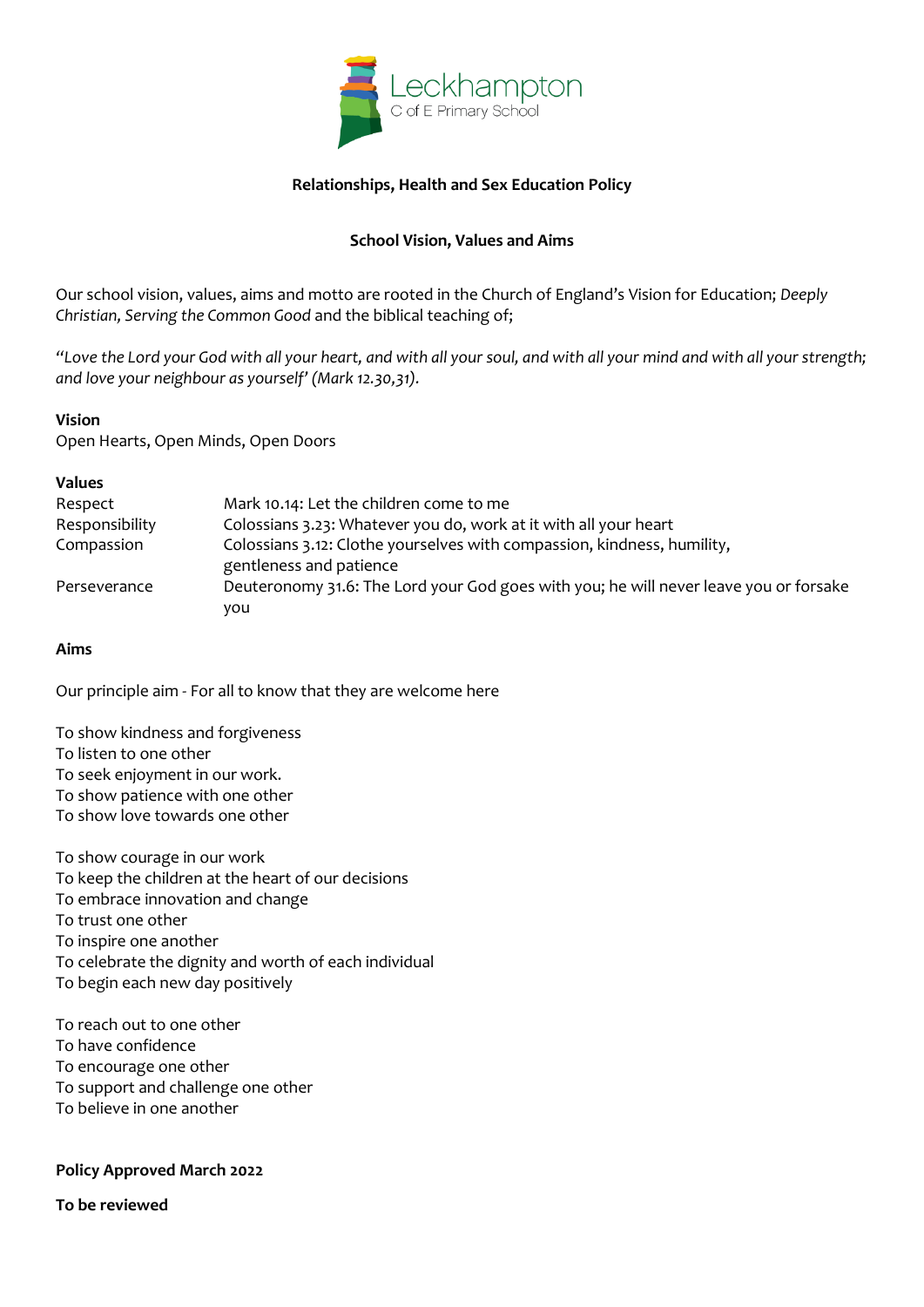*This policy has been produced in response to the Department for Education statutory guidance. Parents have been consulted on their views. The policy will be reviewed every 2 years and parents will be consulted about any changes.*

## **Aims**

Relationships and Sex Education (RSE) puts in place the fundamental building blocks of healthy, respectful relationships, focusing on family and friendships. Through our RSE curriculum we aim to provide children with the knowledge, understanding and skills they need to be responsible and compassionate members of our school family. We will teach children how to stay safe, respect boundaries and recognise the characteristics of healthy relationships.

The Department for Education recommends that all primary schools should have a sex education programme tailored to the age, physical and emotional maturity of the pupils. It should ensure that both boys and girls are prepared for the changes that adolescence brings and – drawing on knowledge of the human life cycle set out in the national curriculum for science – how a baby is conceived and born. At Leckhampton C of E Primary School we feel that it is essential that we provide children with the understanding they need to proceed to secondary RSE. We know that the trusting relationships children build with their primary school class teachers will allow them to feel comfortable discussing these subjects. All teaching about relationships is set within the context of a whole-school approach, supporting children to be safe, happy and prepared for life beyond school.

#### **Relationships Education**

Relationships Education is taught throughout the year by the class teacher, through implicit and explicit learning experiences. Teachers ensure that they create a safe and trusting environment where honest and open discussions are able to happen. It helps to develop positive relationships rooted in mutual respect and supports children's self-esteem.

Values of how to take turns, how to treat each other with kindness, consideration and respect, the importance of honesty and truthfulness, permission seeking and giving, and the concept of personal privacy are centred in all we teach. Establishing personal space and boundaries, showing respect and understanding the differences between safe or unsafe physical and other contact is explicitly taught. It is known that sexual harassment and sexual violence are not acceptable and will never be tolerated. It is understood by all members of staff that assumptions are not made or excused about any child due to their gender or circumstance, as this can lead to a culture of unacceptable behaviours and an unsafe environment for children. Any unsafe or unacceptable behaviour is identified and tackled promptly in line with our Behaviour Policy.

In Relationships Education, teachers create a safe environment that encourages honest, open discussions. Any information communicated during these sessions that may raise a safeguarding concern will be reported in line with the school's agreed Policies and Procedures.

In the Early Years Foundation Stage, we teach children:

- To know what a friend is
- To develop an awareness of the needs of others, knowing that they may be different from their own.
- To know what a family is
- To understand similarities and differences between their family and others
- To know who the people are who can support them

| In KS1, children will learn |                                          |         | In KS2, children will learn               |
|-----------------------------|------------------------------------------|---------|-------------------------------------------|
| $\circ$                     | Importance of friendship                 | $\circ$ | Different types of stable friendships and |
| $\circ$                     | Healthy family and friendships -security |         | the importance of feeling secure          |
|                             | and stability                            | $\circ$ | Marriage, civil partnerships and          |
| $\Omega$                    | Different families, same love            |         | committed relationships                   |
|                             | Keeping safe online                      | $\circ$ | Boundaries in friendships                 |
| $\circ$                     | Keeping myself safe - boundaries, safe   | $\circ$ | Seeking support                           |
|                             | and unsafe contact                       |         | Different families, same love             |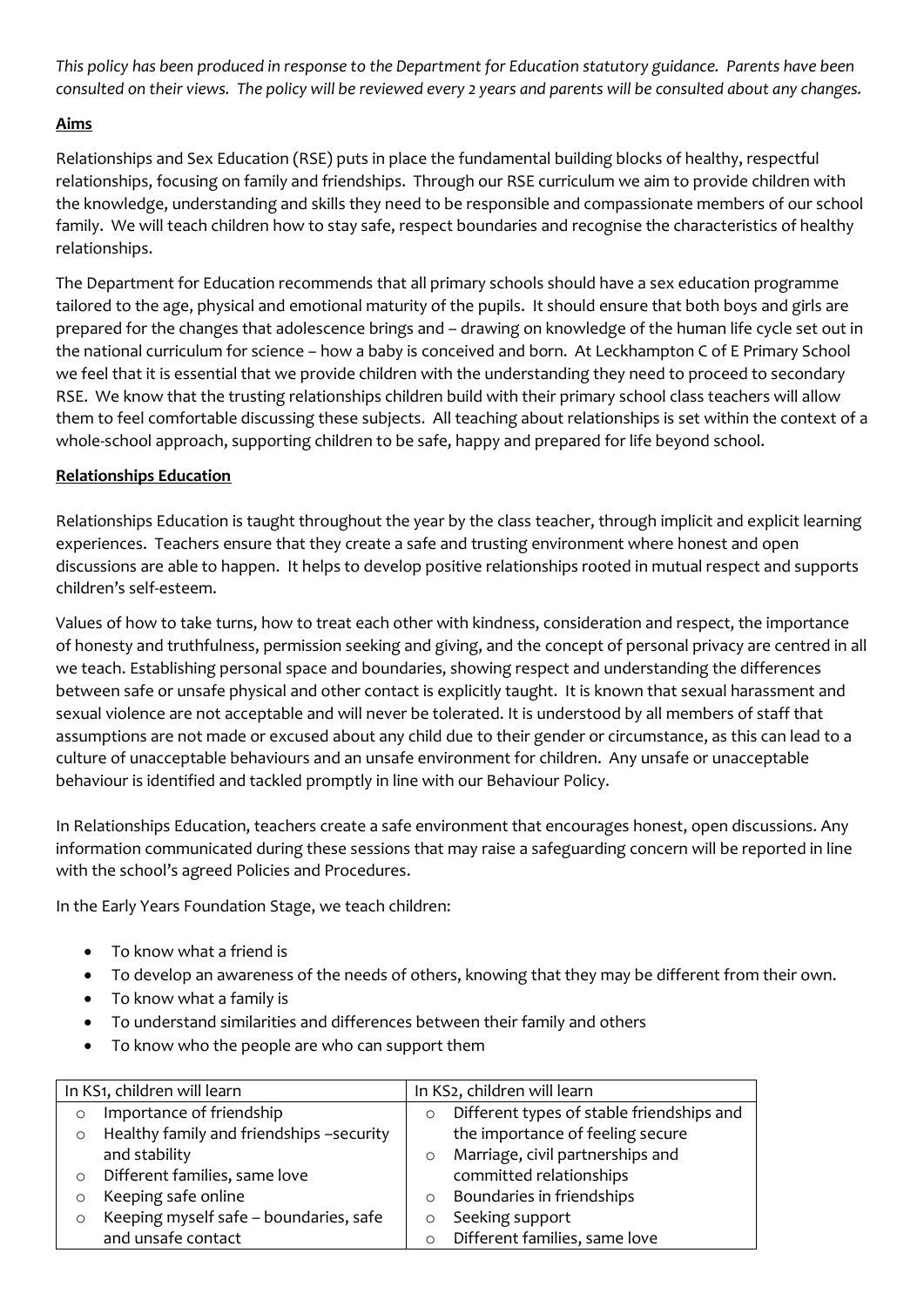| Characteristics of a healthy family               |
|---------------------------------------------------|
| Keeping myself safe - boundaries, safe<br>$\circ$ |
| and unsafe contact, unknown adults                |
| Keeping safe online                               |
| Emotional and physical changes that<br>$\Omega$   |
| take place during puberty                         |
| Mental health and self-esteem                     |
| Importance of permission seeking                  |

Through the science curriculum, children in Years 5 and 6 will learn about puberty, emotional and physical changes, hygiene and menstruation and will understand that these changes will happen to them. They will be taught the scientific vocabulary for parts of the body, including genitalia.

## **Relationships and Sex Education**

Relationships and Sex Education will be taught by the class teacher. The children will be occasionally split by gender where it is deemed to benefit the supportive and personal conversations scheduled for that lesson. All Sex Education lessons will happen in line with our School Ground Rules (see appendix) to allow for an inclusive and safe environment that normalises sharing and discussion. Where appropriate anonymous question boxes will be used, teachers will receive training on answering difficult or challenging questions. In Year 5 children are taught about sexual reproduction in humans, specifically how a baby is conceived and born. Before this unit of work commences, we hold an information session for parents both to reassure them about the content and resources, and to allow the conversation to continue at home.

## **Right to Withdraw**

Parents do not have the right to withdraw children from any part of Relationships or Health education or the Science curriculum. This is because high-quality, evidence based and age-appropriate teaching of these subjects help to prepare pupils for the opportunities, responsibilities and experiences of adult life. Parents have the right to request that their child be withdrawn from some or all of Sex Education delivered as part of statutory RSE. Parents should make this request to the headteacher, who will grant the request as a matter of course. A record of the parents' decision and the discussion with the headteacher will be kept on the pupil's educational record in line with GDPR.

# **Equality**

In line with the Equality Act 2010, our RSE curriculum is inclusive and accessible to all individuals. We make reasonable adjustments to alleviate barriers to access or learning and are mindful of the SEND Code of Practice when planning for these subjects. High-quality teaching with appropriate scaffolds ensure that RSE can be accessed by all children.

Through a whole school approach, we foster healthy and respectful peer-to-peer communication and behaviour between boys and girls and provide an environment which challenges perceived limits on pupils based on their gender or any other characteristic. All teaching reflects the law as it applies to relationships, so that young people clearly understand what the law allows and does not allow. Regular staff training ensures that everyone understands that it is unlawful to discriminate against pupils because of their age, sex, race, disability, religion or beliefs or sexual orientation (protected characteristics).

In our school we take into account of the religious background of children and ensure that all topics included in the core content of Relationships Education are sensitively handled.

We are aware of issues such as everyday sexism, misogyny, homophobia and gender stereotypes and take positive action to build a culture where these are not tolerated and any occurrences are identified and tackled. We recognise that all staff have an important role to play in modelling positive behaviours. This is reflected in our Behaviour Policy and Preventing and Tackling Bullying Policy.